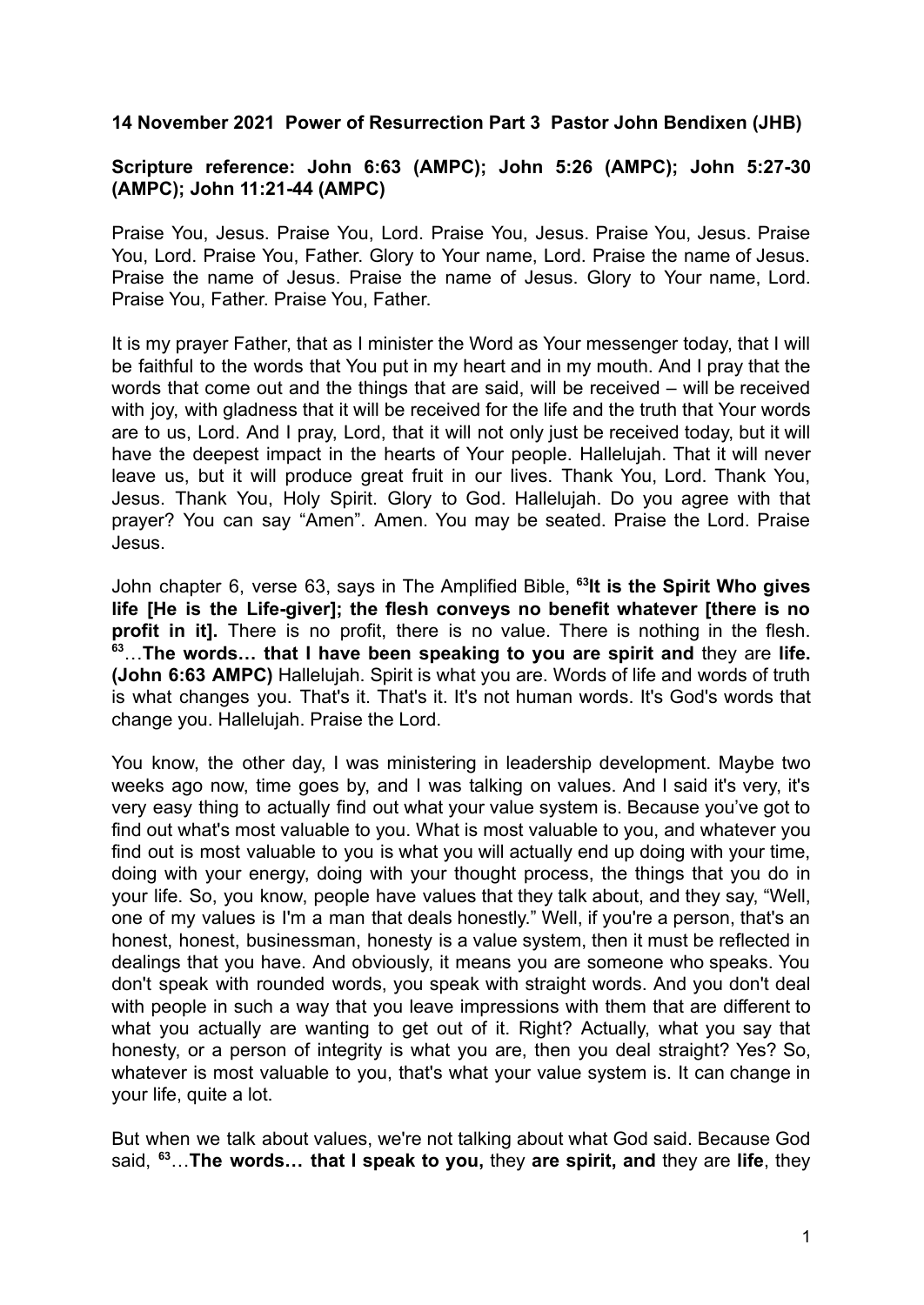are truth. **(John 6:63, AMPC)** They are, whatever happens in the flesh is of no value and no profit. So, if you have a value system, if you have a value system that is based on God's Word, then you've got a value system that can last forever. Because they're based on spirit and life. If you've got a value system that is based on culture, or it's based on something else, that someone else taught you, it can change, it can be variable. Praise the Lord.

I thank God that we have a spirit, and we have spirit words and spirit life. I thank God, that actually we as Christians have something that is of extremely value - of the highest value to us. That is words of truth, words of truth that come from God. So, if you consider the words of God as valuable to you, then you put them first. That's the highest value to you. Come on now.

If you say you have a value system, and we all have a value system. You want to know what your value system is? You must see what is considered to be the highest value in your life and if the Word of God, the Word of God, is the highest value in your life and it should be as a Christian. Then it means whatever the words are that God speaks are words that you want to do. Because they are the things that give life, and they give purpose, and they give assignments. They give you things that no other words can give you. They are the words of eternal life. They are words of eternal life. Praise the Lord.

Are you cold? Are you guys all okay? Okay, just checking. Praise the Lord. So, I'm ministering to the Johannesburg congregation this afternoon. This morning I was ministering to the Witbank congregation and now it's become my understanding that most of the Joburg people watch the Witbank service in the mornings anyway. So, so you get a lot of what's said in the mornings anyway. It doesn't change the fact that when I come here, I speak to the people that are here. And you come here to be part of the assembly here and you come here for the words of life that God speaks to the assembly that is here. Hallelujah.

So, it's in my heart to tell you of something that happened to me about a week or more ago. I just had it in my heart to have my son Brynn come with me to the Menlyn shopping center. I mean, I'm not someone that goes anymore in South Africa - I don't really go to shopping centers - if I go to a shopping center it's because I'm doing it for a very specific purpose. And, for the most part, I'm mostly about the stuff of the Lord. And since COVID I very seldom go shopping. Some very, very, very occasionally, I will go with Sharon, but for the most time, I don't go to by myself to the shops to go and do something. But I needed to go and do something and also go and do a task for Sharon, as it turns out, it was convenient for that.

I just asked my son Brynn, I said, "If you had time, would you please come with me, I just felt like I needed to be able to spend some time with him." We decided very quickly on the run kind of have a very quick bite to eat at Woolworths. I mean, really, we didn't go there to eat, but we were both hungry and it was lunchtime. And so we decided we're going to have a quick bite to eat. And so we're sitting, I'm sitting, and we pretty much finished the meal and we were just getting ready to leave. I mean, we weren't there for more than 20 minutes or a half an hour Brynn, was it? It was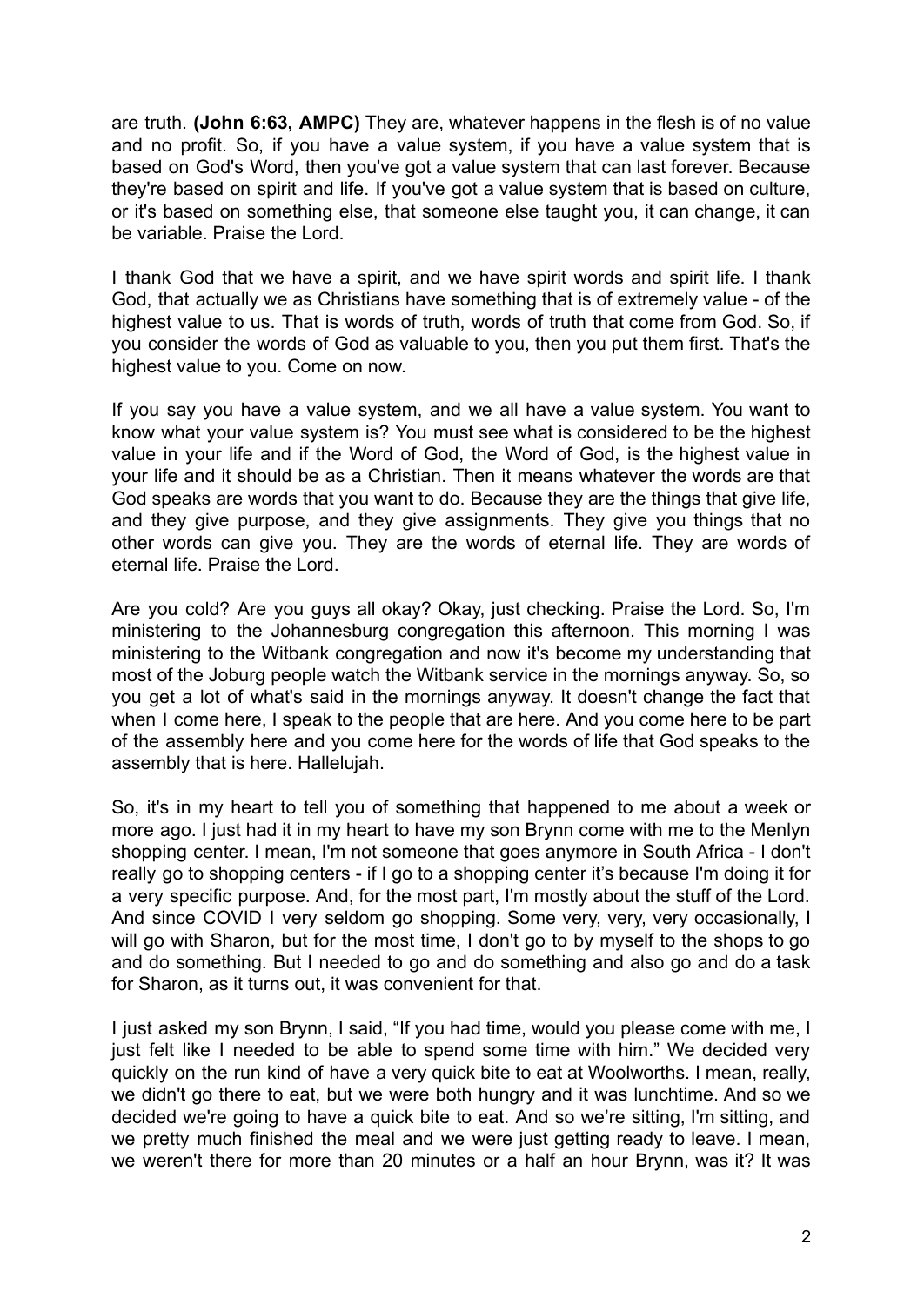quick. I mean, we ordered quickly, we ate quickly, we're on the move. And as we're kind of conversing and we're about to, we're about to get ourselves moving, I see this man is walking across the shopping center, the restaurant.

So, the Woolworths shops were in there, the mall entrance or the mall was that side and you had to walk through the restaurant if you like to get there. And I saw this man come walking through the restaurant. And I just noticed out of the corner of my eye that he kept looking at me like this, you know, he kept looking at me and he actually walked past our table at some distance, you know, probably from me to where Paul is, you know, at some distance he walked past our table. But as he was walking, you know, and he walked right past and he kept looking back at me like this. And then he kept looking, he had his mask on. And eventually he stopped, and he turned around and he came back, and he walked up to, up to my table. He said, "Pastor John?" So, I said "Yes". He said, "I just had to come back and just say thank you to you". Black gentleman. I mean; he had a mask on. I don't recognize him. I don't know him. You know, "I just came to say thank you".

I was caught by surprise. He said, "I want to thank you for Bible school". He said, "I did". What did he say? Five years of Bible School Brynn? In Witbank. I said, "When did you finish?" He said, "five years ago" and I said, "And what are you doing now?" And so, he introduced himself. I forget his name. But he introduced himself. And so, I said, well, "What are you doing now?" He said, "I'm pastoring a church here in the Centurion area". And, you know, he says, "But I didn't come to tell you that and I don't want to keep you. I came to say, Thank you. Thank you for starting a Bible school. Thank you for what you taught us at the Bible School. Thank you. Thank you, sir. Thank you. I just wanted to, I saw you and I just wanted to come and say thank you."

You know, I mean, Brynn was there. I mean, when the guy walked away, I mean, tears started running out of my, out of my face. You know? Me and Brynn sat down for a moment having a cry because really what happened to me was, you know, if I hadn't been there, in those few minutes, that mall, he wouldn't have been able to come and say thank you to me. I had no idea that he had been at Bible school. I had no idea that the Bible school had changed his life. I mean, there's hundreds of people that come through the Bible school all the time, over all of these 18 years, 19 years. And I said, you know, Brynn, part of the reason I know why you have to be with me today is that you could be a witness. You could be a witness about how the Word of God changes people, and how what God has told us to do in the ministry, whether we can see the development and the outcome or not. Here is a man who came to Bible school. He did Bible School in Witbank, then moved to Pretoria and started a church he's ministering to. I mean, I'm not asking how many people he's ministering to. I'm not asking him the size of his church, what he's doing, but he's doing a work of God. But it's based on the quality of the words that he received that was very valuable to him.

He came to express to me how valuable those words were to him. Those years that he could get words, words. You know, I'll tell you, what it should do for you? What it did for me, is that you all, being in the Heritage of Faith Ministries, community, you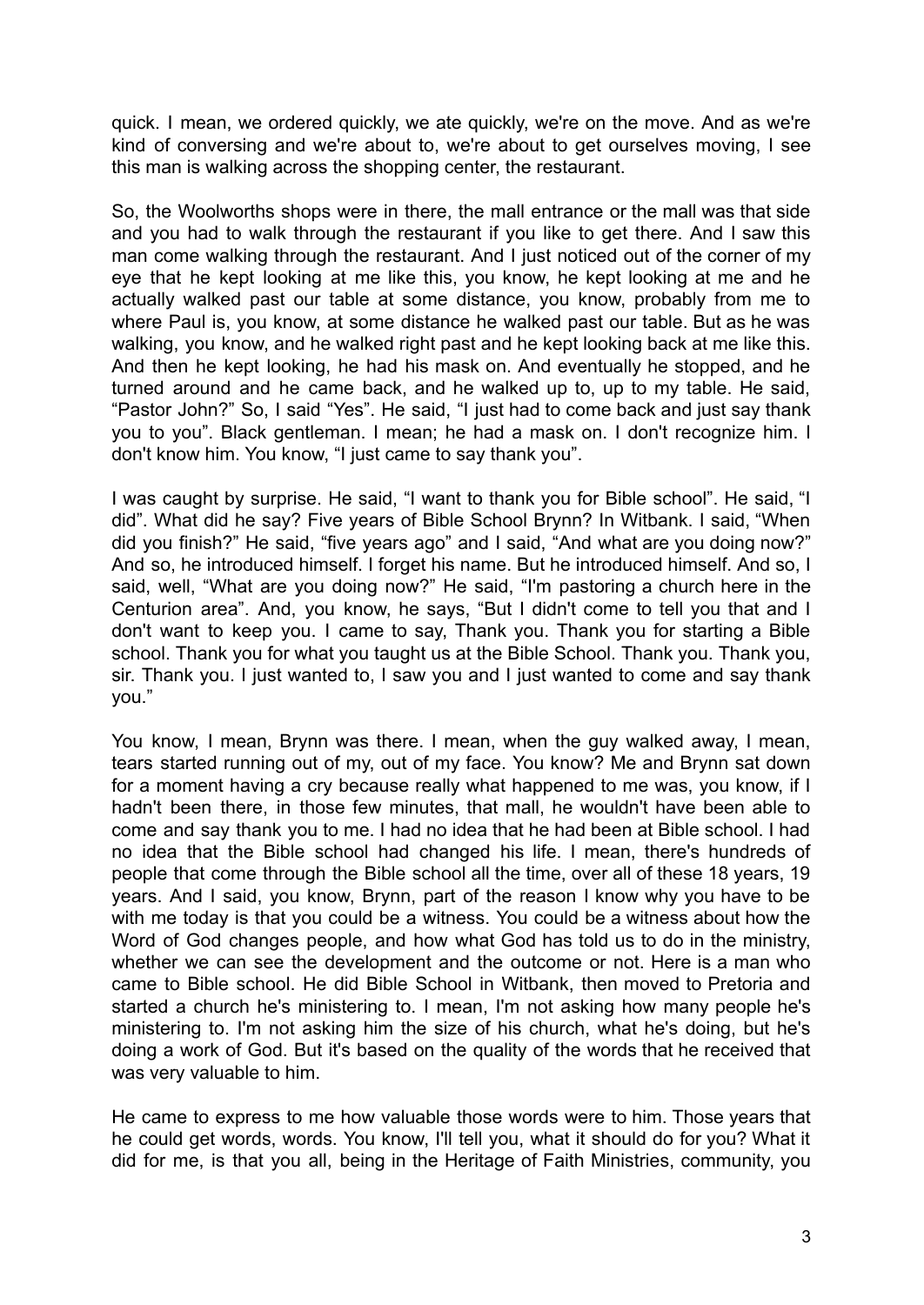are partners, in every person that comes into the Bible school, you are partners in every year that we minister the Word of God in Bible school, you are partners in all the changes that have happened in all the peoples that we don't even know about where their lives have gone. You are partners and when we get to heaven, one day, the Lord will show us how our assembly released hundreds and thousands of people, hundreds, and thousands, literally thousands of people into spaces and places where the Word of God that's valuable to them is making an impact in their world. Hallelujah. Glory to God.

It is my desire that this message that I'm preaching to you today and the message from last week and what God has told me to talk about on the power of resurrection, that it will change you and it will transform you and it will make the Word of God more valuable to you than it's ever been. So, let me tell you, that when you receive words of life, when you receive words of truth, if you have asked Jesus to be the Lord and Savior of your life. If you have asked Him to live there and He becomes your Lord, and the words that He speaks are in your heart, you will suffer persecution. This is not a maybe, this is a definite because Jesus said, "If I suffered persecution, so will you." This is a, this is a guarantee. You will suffer persecution. There are other things that will happen. You will have, you will contend with thoughts, you will contend with ideas, you will contend with the system of the world that you walk in and you flow around and the light and the words in truth that is in you will contend with it. Because the system is designed that if it can't, if the system can't stop you from being a born-again Christian, it will try to stop you from being truth wherever you go. Amen.

I have a question for the Joburg church and I'm trusting that those people that are not in attendance here today - in the Joburg church, those that are from Witbank that also often listen to the message, they will get this, but this is for you today that I asked this question. How much change are you ready, how much change are you ready to embrace? How uncomfortable are you ready to get? Because God is doing things in our ministry and I'm telling you that there is a momentum and there is a fire and there is a work of God that is happening and if you are not going to go with it, you are going to trundle around in your comfort zone. And the messages that God is having me preach right now are designed to help you change where you are. Where you are right now. This is the moment that God has chosen to preach a message through this messenger that will give you the power for change.

And so, you know, Jesus is on the earth and He's in a human body and all the religious leaders and all the Jews of the day and all the people, they don't know what to do with this man because obviously, He's a rabbi. I mean, He's obviously a teacher, He's obviously a prophet, He's obviously got the power of God on Him because He heals people, He casts out demons. You know, there's a lot of deliverance that is happening, wherever He goes, people want to hear what Jesus has to say. But they don't want to, they don't know what to do with this because the people love Him and the people follow Him and they always want to hear what He has to say. But He doesn't teach the same stuff that they teach. He doesn't abide by the rules of the synagogues and He doesn't abide by all the rules of what they think is the life message. Theirs are all about rules, His is all about relationships. So,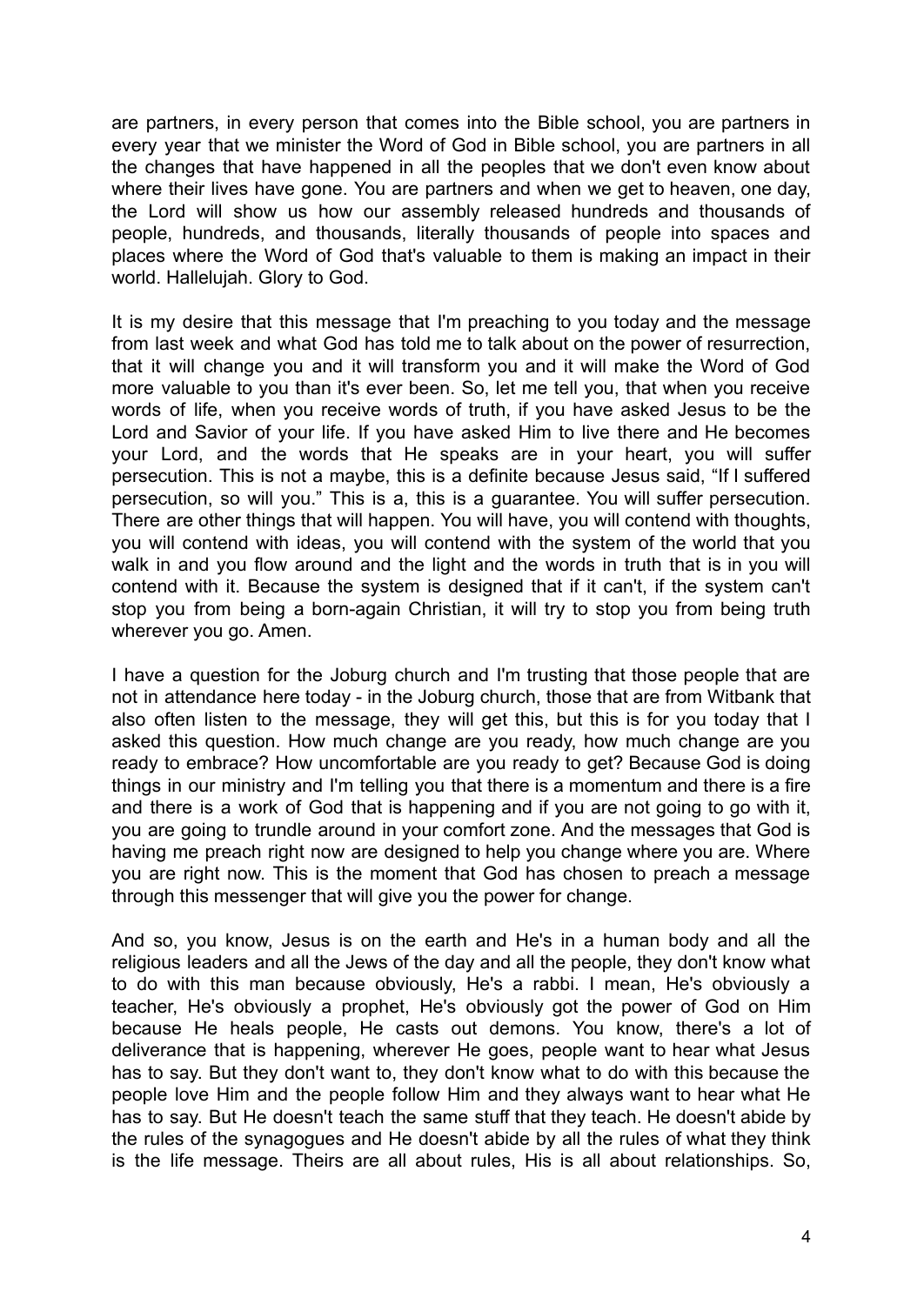although He kept all the rules, His message was about relationships. So, they don't know what to do.

In this message of, in John chapter 5 verse 26, Jesus makes an extraordinary statement and He's making it to all the people that are listening. The Amplified Bible says, **<sup>26</sup>For even as the Father has life in Himself** *and* **is self-existent, so He has given to the Son to have life in Himself** *and* **be self-existent. (John 5:26 AMPC)** See, if you want to know and there are many, many people with high IQs and lots of views and philosophies and things about life and they, the question they can't answer, that they desperately want answered - or in some cases, they actually use this as an excuse to justify their choice, but it is, "Where is the beginning of God?" Because surely God must have a beginning because everything has a beginning. Right?

In the natural world everything has a beginning but Jesus is making an extraordinary statement in front of all of these rulers and He says, "Even as the Father has life in Himself and is self-existent", this is the Amplified Version, but it doesn't matter how you read it, in any version, it says the same thing: self-existent. In other words, He exists by Himself for Himself with Himself and there is no other start or beginning or end to the self-existence. So, He says, even as the Father is self-existent, He says, so He has given to the Son to have life in Himself and be self-existent. Why? Because Him and the Father were one. So, He's standing in front of the people and He's saying, "God is the self-existent one, the beginning and the end of all things." He is in Himself the existence of everything, you cannot explain or even talk about it. And so if you were, if you were a student of the, of the Jewish or the Torah or the law of Moses, there was an understanding that they had of who Yahweh is - the God of Abraham. Who Yahweh is, is that He was the God of Moses that said, "Who shall I say sent me? I am." Which is, who is I am? The self-existent one. The One that doesn't have to answer to anyone, the One that is self-existent. This is an extraordinary statement that Jesus is making.

And verse 27, **<sup>27</sup>And He has given Him authority** *and* **granted Him power to execute or practice judgment because He is a Son of man. <sup>28</sup>Do not be surprised** *and* **wonder at this, for the time is coming when all those who are in the tombs shall hear His voice, <sup>29</sup>And they shall come out of the tombs—those who have practiced doing good will come out to the resurrection of new life, and those who have done evil will be raised for judgment, raised to meet their sentence of judgement. <sup>30</sup> I am able to do nothing independently, of My own accord—but only as I am taught by God and as I get His orders. Even as I hear, I judge I decide as I am bidden to decide. As the voice comes to Me, so I give a decision, and My judgment is right, because I do not seek** *or* **consult My own will, I have no desire to do what is pleasing to Myself, My own aim, My own purpose but only the will** *and* **pleasure of the Father Who sent Me. (John 5:27-30 AMPC)**

I'm not going to teach on this today but you can, you can read it later in the book of, book of John. I've been reading a lot of the Scripture now so I'm a bit fuzzy about where it is actually. But the Bible talks about that when Jesus, when Jesus died, the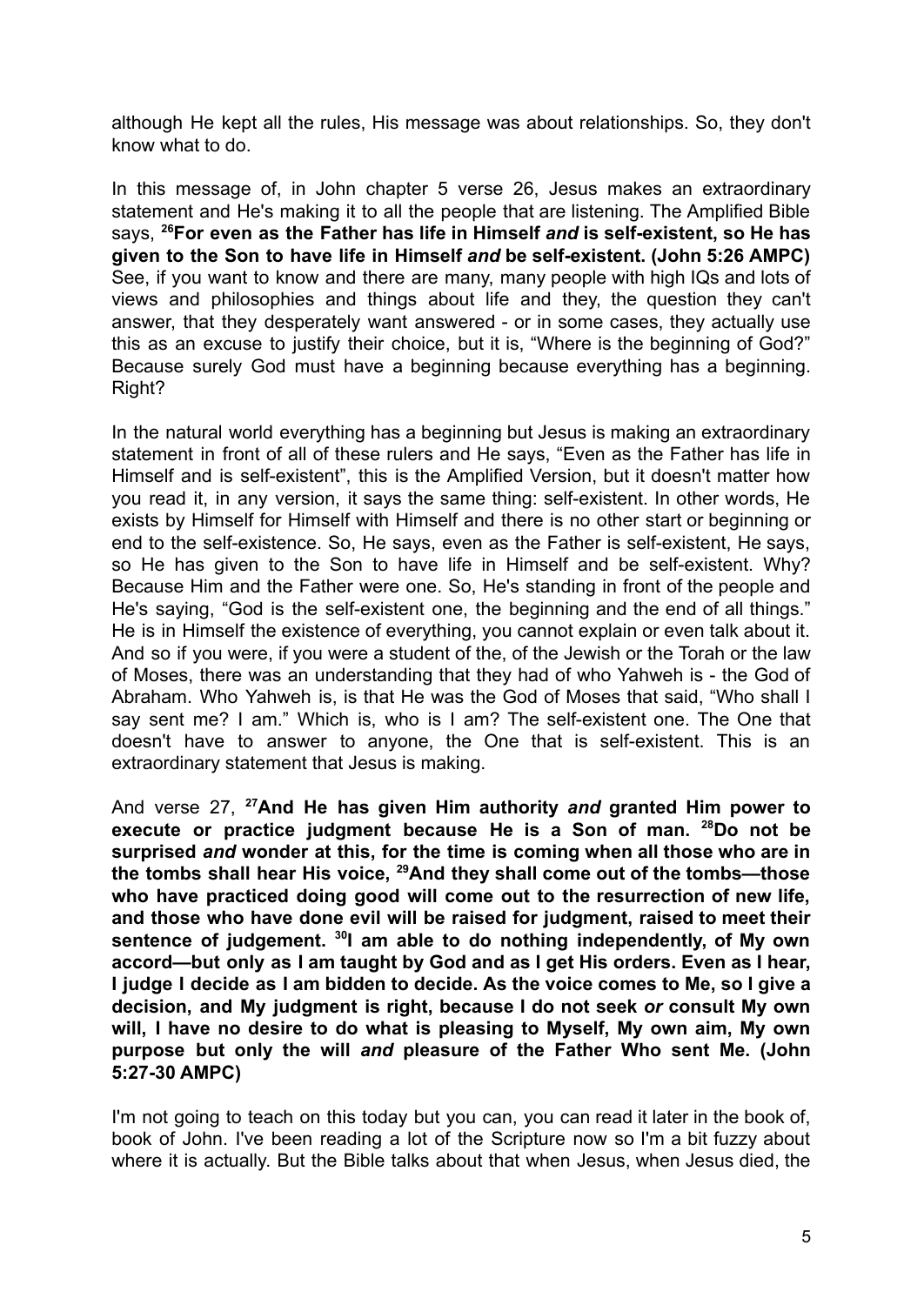dead were raised out of the tombs and walked amongst men. This that Jesus was prophesying was going to happen very, very soon. Wow. But this is an extraordinary thing that's happening here.

Jesus is saying, "I have been given the right to be self-existent because my Father is self-existent but there is nothing in my self-existence that I choose to do for Myself. I do everything that My Father tells me to do. And every decision I do, I do, My decision is based on what He tells me to decide. Whatever My judgment is, whatever I do is because He tells me to do it. Wherever I do, whatever I practice, whatever I say, whatever I'm doing, I'm doing it because I see the Father doing it. So, I do nothing of Myself. Everything that I do, I do because I see Him do it." Wow.

I ask you today, a question for you today. How much of the life of God do you want in your world? How much of the life of God do you want in your world? How badly do you want it, Joburg people? How badly do you want it? If God begins to speak to you to do some things differently, will you? Seems to me you're quite quiet.

I'm going to, I'm going to read to you John chapter 11. So, Jesus gets a message that someone that's very close to Him is very sick. Very, very sick and He must come quickly because they know that Jesus can heal the sick. And so He takes His time. He doesn't rush. So, we're talking about Lazarus. Lazarus is very sick. So He takes His time. He doesn't go, He gets the message that He must go because Lazarus, Lazarus is sick, but He takes His time. Remember, He's only doing what the Father tells Him to do.

He's doing nothing of Himself. So someone in His family sends Him a message, "We are your special connection. We are your special disciples. Jesus, Do You know whenever You're in Jerusalem, You come and You stay in our house. We are disciples that follow You. We provide for You, We look after You, we care for You and Your friend Lazarus is sick. One whom you love Lazarus, he's sick. Hurry Jesus, You must come quickly, Jesus". But He doesn't actually worry about what they're asking because He's not driven by their, by their pressure. He's only motivated to do the will of the Father.

Do you understand what is happening here is that there's a people pressure, is a relationship pressure. There's a whole lifestyle of activity pressure that is trying to come on Jesus. And Jesus says, "Your pressure is not My pressure. My relationship is not based on what you demand from Me. My relationship is based on everything the Father tells Me. So, if you're putting pressure on My relationship, I'm sorry, I can't bow to your pressure." Right? I have to do what the Father tells Me to do and right now, I've got to be about His business. And whatever this business, He's, it's holding Me here. I'm not rushing to Lazarus. Are you all with the picture here? But eventually He shows up.

Then verse 21. **<sup>21</sup>Martha then said to Jesus**, remember Martha, Mary and Martha. Martha is the one that made all the food, hey. Martha is the one that made sure that all the towels and the bed linen and everything was in proper order for Jesus and those who came with Jesus. She was the one that made sure that Mr. Delivery from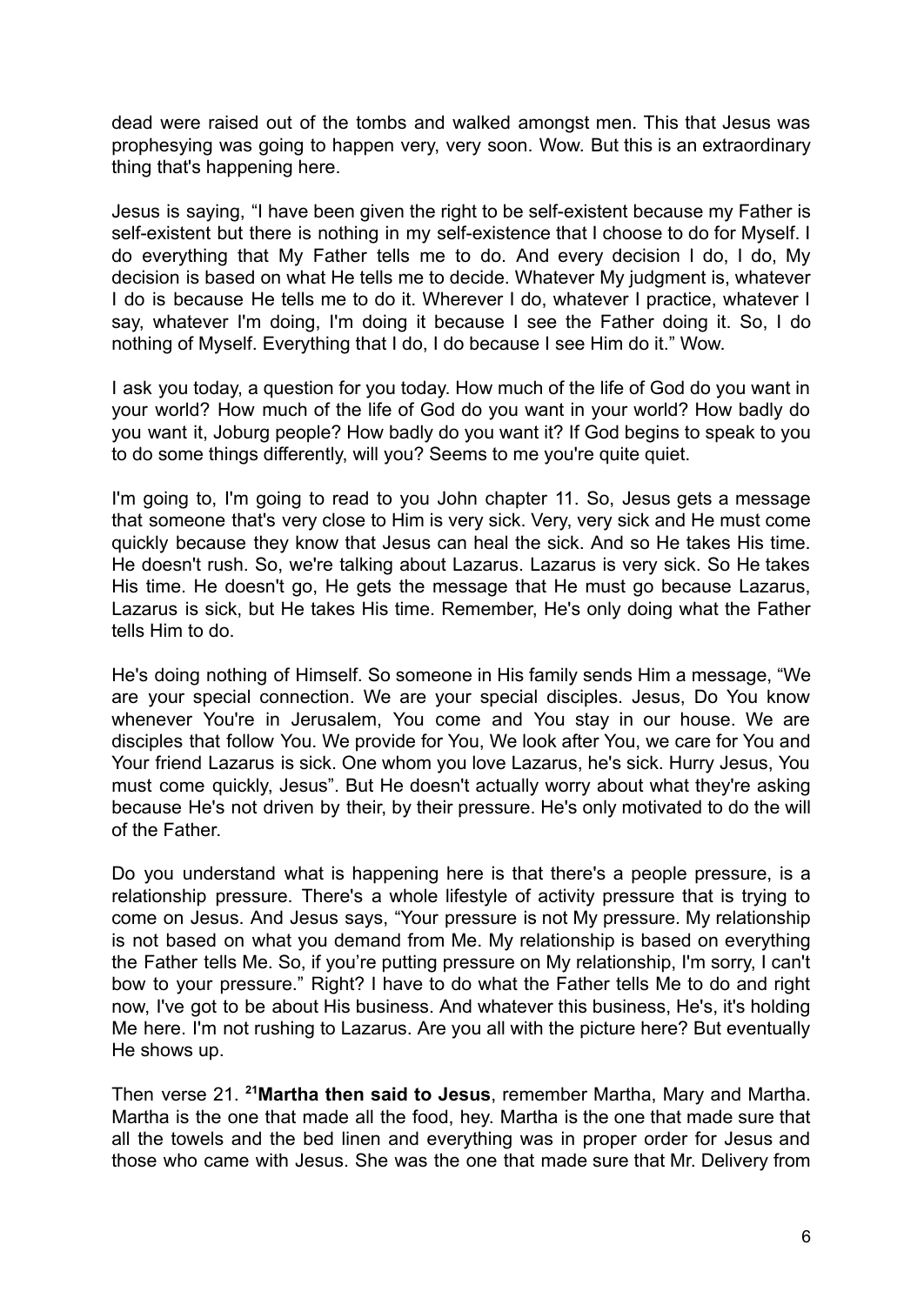Woolworths got the food right. You understand what I'm saying? That Martha, the same Martha that was going to complain to Jesus about, "Tell Mary to come and help me", you know, "Because I'm busy". This Martha, same Martha. **<sup>21</sup>Martha then said to Jesus, "Master, Master, if You had been here, my brother would not have died. <sup>22</sup>And even now, I know that whatever you ask from God, He will grant it to you."** Martha, this is the one that Jesus said, "You're troubled with many things, Martha". This Martha. **But even now, I know that whatever you ask from God, He will grant it to you**. **<sup>23</sup>Jesus said to her, your brother shall rise again. <sup>24</sup>Martha replied, I know that he will rise again in the resurrection at the last day**.

I just got reading to you. In John chapter five about the resurrection. **<sup>29</sup>Those who have practiced good will come out to the resurrection of new life**. She was there listening to His message.

**Your brother shall rise again. Martha replied, I know that he will rise again in the resurrection at the last day**. **<sup>25</sup>Jesus said to her, I am the resurrection and the life**, I am the self-existent one. **I am the resurrection and the life, whoever believes in Me, although he may die, yet he shall live <sup>26</sup>and whoever continues to live and believes in, and has faith in and cleaves to me shall never actually die at all. Do you believe this, Martha?** Do you believe this, Martha? Do you believe this? Who believes in Me shall not die at all? Actually, those who believe in Me because I am the resurrection and the life, **those who believe in Me shall not die at all**. You know, He's talking about an event that is yet to take place. But He's talking, but He's talking to her. Let me tell you, this is a covenant conversation that they're having here. This is not just a light conversation.

Do you believe this? She said to Him, **<sup>27</sup>Yes, Lord, I have believed. I do believe that you are the Christ.** Now she's speaking to Him not as Jesus, the human. She's speaking to Him as Christ, the Messiah, the Anointed One, the Son of God, who was to come into the world**. 27 It is for your coming, the world has waited**. This is a magnificent conversation because Jesus is setting a scene with Martha. **<sup>21</sup>My brother would not have died if you were here**. So hold on, Martha. Martha." Are you telling me this One? This One that has power over sickness and disease? This One who's already spoken about the Self-Existent one?"

And you heard the message that, who I am, you're telling me that I'm too late. You are telling Me I'm too late. I want to say this to you, Joburg people. If you have anything in your life that you can look back on, and you would say, "If I had had that Word of God, or if I had had someone in my life like you or I had this or I had that and that I wouldn't have had these things happen to me and I would have had a different outcome." I'm here to tell you today, do you believe? Do you believe in the resurrection power of the Christ, the Anointed One? Do you believe? Do you believe in the Anointed One? Because if you believe in the Anointed One and the pre-Existent One something is about to happen to you. Something is here even today, it has already started happening because the Word of God is here for you. It is here for you. Hallelujah.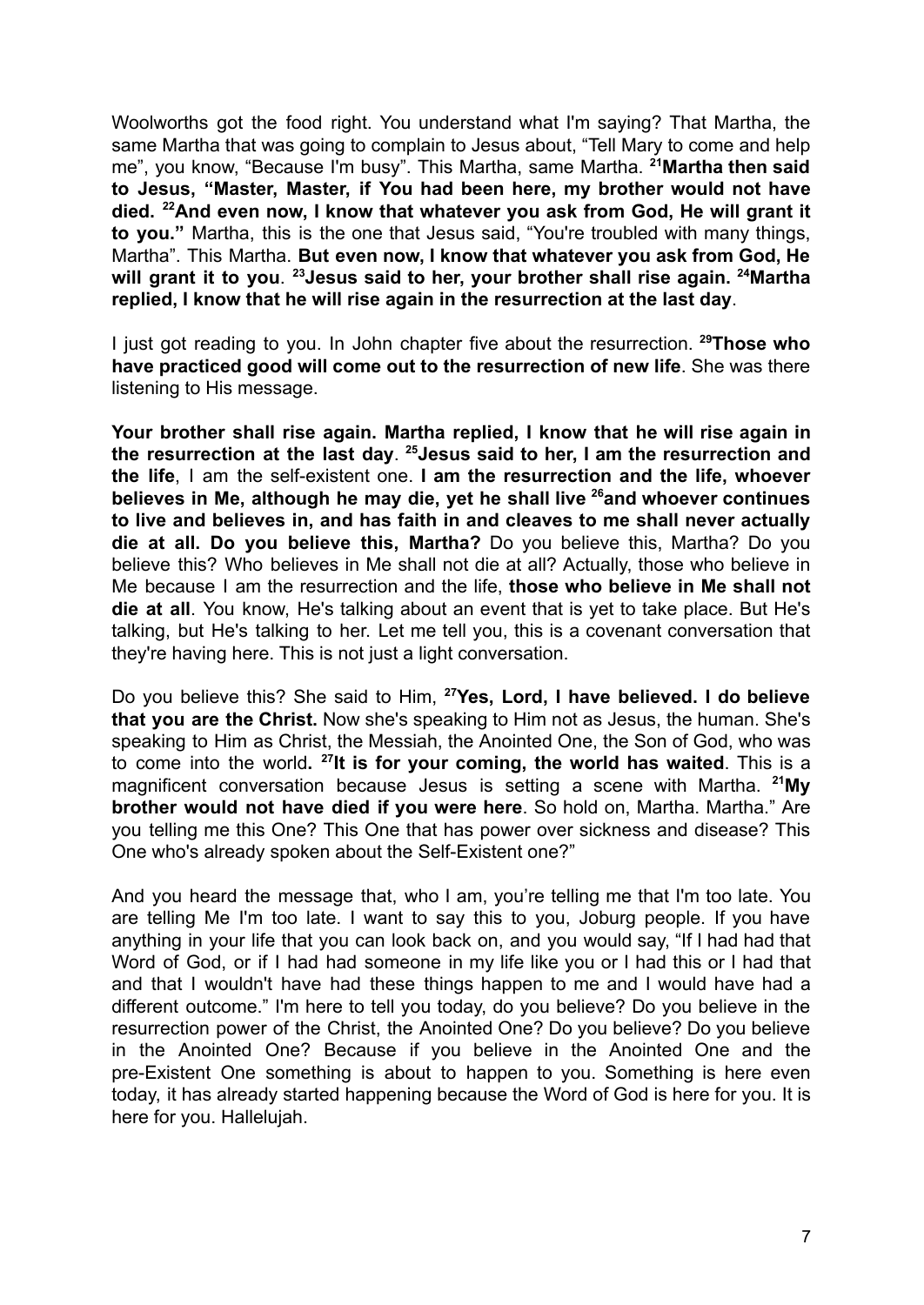I'm going to John chapter 11. It's not in my notes that you got but I'm going to John chapter 11. Verse 32. **<sup>32</sup>When Mary came to the place where Jesus was and saw him, she dropped down at His feet, saying to Him, Lord, if you had been here, my brother would not have died.** Same words as Martha**, <sup>33</sup>When Jesus saw her sobbing, and the Jews who came with her [also] sobbing, He was deeply moved in spirit and troubled**. He was deeply disturbed and troubled. **<sup>34</sup>And he said, Where have you laid him?** Hallelujah**. They said to Him, Lord, come and see. <sup>35</sup>Jesus wept. <sup>36</sup>And the Jews said, See how [tenderly] He loved him! <sup>37</sup>But some of them said, Could not He Who opened a blind man's eyes have prevented this man from dying? (John 11:32-37 AMPC**) So, Jesus wept.

I want to just go back to this passage of Scripture where He says, Jesus Who came with her also sobbing. He was deeply moved in spirit and troubled. The Amplified Version says, **<sup>33</sup>He chafed in spirit and sighed and was disturbed**. Some versions say He had many sighings. Hold on a minute. Hold on a minute here. Jesus wept. He was troubled, and He was disturbed. Really, the Self-Existent One Who only did what the Father said He should do? Who only spoke what the Father said He should speak. He's troubled. Trouble, what troubles you? You know, when you're troubled, it's you're troubled because you have a problem that is confronting you, and you don't yet have the solution to the problem. So, then you're troubled. You think Jesus was troubled? You think He was disturbed by the grief? Come on now. The Self-Existent One Who only did what the Father saw Him doing, He knew that He came in the time of God, so that God could be glorified and He was about to raise Lazarus from the dead.

Don't tell me that He was there disturbed and troubled. The way we see trouble - that He doesn't have an answer to the problem. What was He doing with the trouble? What is it that they are describing here? The sighings and the troubles? He was troubled by perhaps this - the bringing heaven to earth with words and tears, sighs and tears that would be the raising of Lazarus. Perhaps He was connecting to the Father because of their unbelief. Jesus wept. They said, because look how Jesus, **<sup>36</sup>See how tenderly He loved him. <sup>37</sup>But some of them said, Could not He who opened a blind man's eyes prevented this man from dying? (John 11:36-37 AMPC)** In other words, You're too late, Jesus.

I got news for you today. Whatever trouble you have had; whatever has gone as though God's Words were too late to your life, and things have died. It's not too late. The resurrected life of Christ is here. It's here for you**. <sup>38</sup>Now Jesus, again sighing repeatedly and deeply disquieted, approached the tomb**. Why is He deeply disquieted? Why is He sighing? This is not a disquiet of someone who doesn't know the answers to what's happening? This is something that's happening between Him and God, the Almighty. Every expression that He has, is the God expression because He's the Self-Existent One. This is not a sigh like, "Wonder, it's been a heavy day, hey. I'm late, hey." No, this is - perhaps, I put it to you, perhaps it's the same breath, the sigh, that in the beginning when God made Adam, He breathed the sigh of breath into him and said, "Live."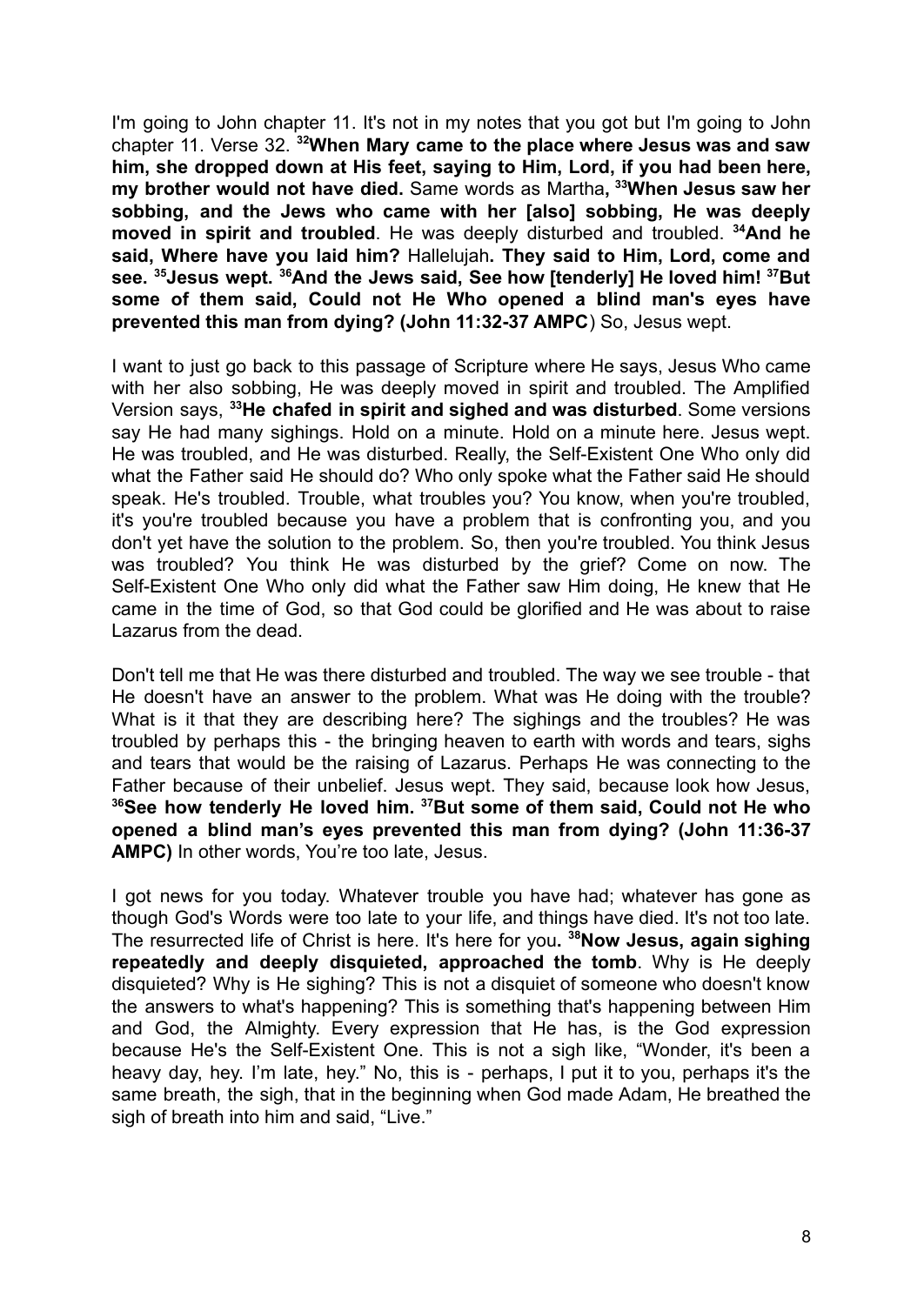After all Jesus was there in the beginning, the divine person of Jesus was there in the beginning. So, **<sup>38</sup> Jesus again sighed repeatedly and deeply disquieted approach the tomb.** It was a cave, a hole in the rock and a boulder lay against that entrance to close it. **And Jesus said; take away the stone, Martha. <sup>39</sup> Jesus said, take away the stone, Martha the sister of the dead man exclaimed. But Lord by this time he is decaying and throws off an offensive odor, for he has been dead four days. (John 11:38-39 AMPC)** But, Lord, but Lord, you've given me an instruction to do something, something that is beyond possibility. He's already stinking. Are you ready to do something? Are you ready to move out of your comfort zone because God might be dealing with something in your life that is so dead and so decaying, that it stinks?

But Lord, if I had just got the Word of God on time, if You had just arrived on time, if this has just happened in the right time, I wouldn't have made those decisions. I wouldn't have done this. I wouldn't have done that I would have done something differently. It's not, the timing is never too late. The self-existent one lives in who? Come on. If Jesus lives in you, in you, does He live in you? Come talk to me now. Does He live in you? So, then who's living in you? That same one that walked on the earth, that raised Lazarus from the dead, that same divine being is in you. The human part that became a glorified being that sits at the right hand of the Father ja he's there, but the Spirit is in you. Let's have a, let's have an answer and question session here for a minute. Is the Father, the Son, and the Holy Spirit, One. They all are one right?

Surely the Father and the Son are seated in the heavenlies on the throne of God, where is the Holy Spirit? On the earth? Yes, and where does He live? In you. So then if, if the Three are One and He's representing them, just like Jesus represented them, then that same Spirit lives in you. That same spirit of divine life is in you. The Bible says that it is **the seed of the Word of God that is incorruptible that lives in you.** Whatever decay happens in your natural world, that divine life cannot be corrupted, lives in you.

So, I want to say to you Joburg people that divine God is speaking to you. Just like Jesus spoke to Martha and said, "Move the stone". "But Lord, he's dead four days, his body is decaying, if I open this door, it's going to stink." And the Lord is saying to you that thing in your life. Open it, "But it stinks Lord". "Open it", because you can't be resurrected if you don't deal with the thing that died that he is stinking. Come on walk, walk with me now, walk with me the Divine Being is living in… me. So, the Divine Being is good to deal with the natural man. So, the divine man is going to tell the master man, your natural man to move the stone out of the things that are dead in your life.

**Jesus said, Take away the stone, Martha.** Verse 40, **<sup>40</sup> Jesus said, Did I not tell you and promise you that if you would believe and rely on me, you would see the glory of God.** I am here to make as a messenger of the Lord Jesus Christ today to tell you, if you will do what the Divine Being there speaking to your spirit to do, if you will obey Him and address the natural things in your life, that seem to be beyond your ability to restore. I promise you; I speak on behalf of Jesus His Word says, "Did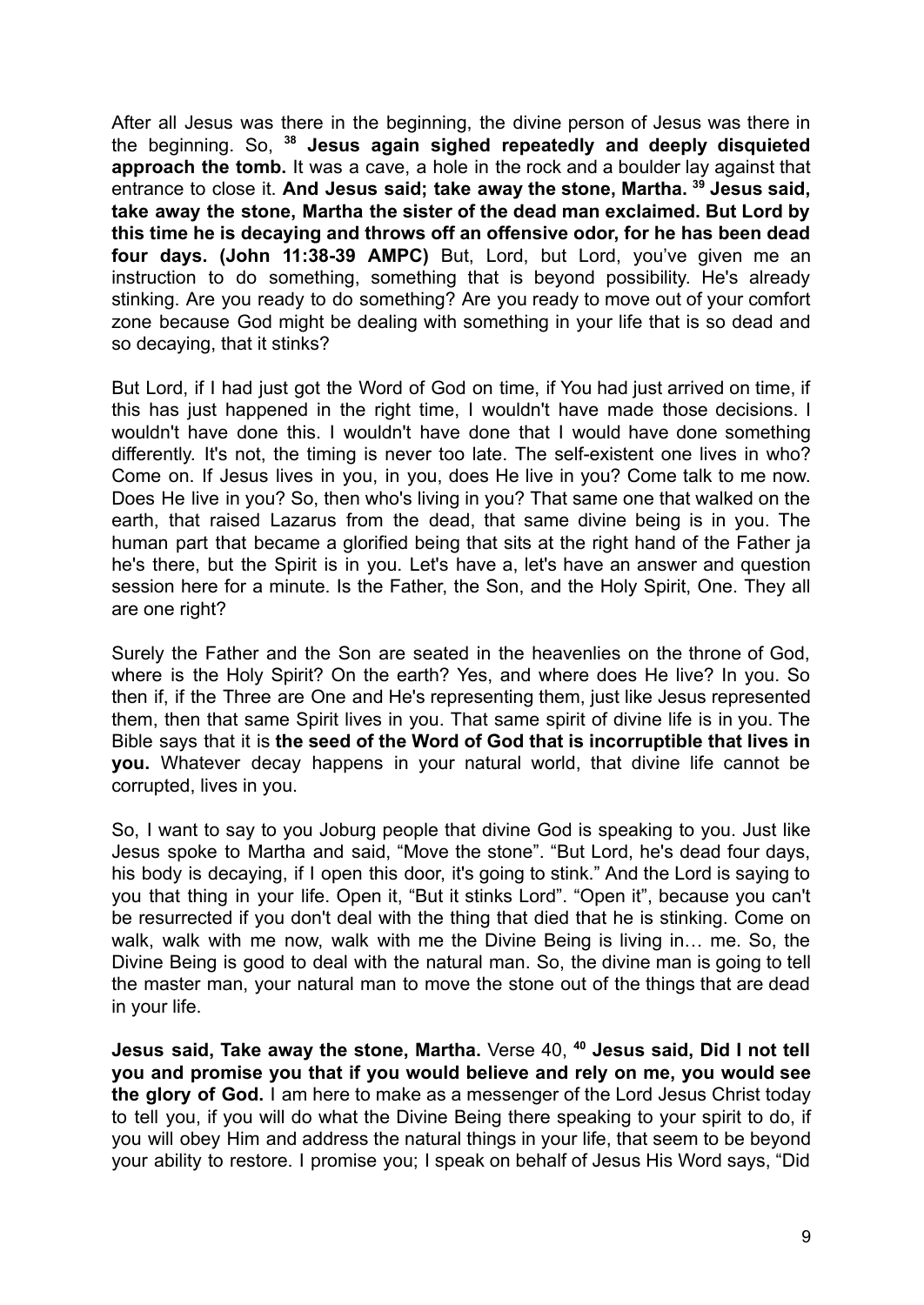I not tell you and promise you that if you will believe this, and you rely on Me for this, you will see the glory of God in your life."

What was the question He asked Martha? He said "Martha do you believe this? Did I not promise you that if you will believe this, you will see the glory of God?" If you believe this message, that I'm speaking to you, under the inspiration of the Holy Spirit, if you will believe this, this will change everything for you. It will change everything for you; this is the promise of God. **<sup>41</sup> They took away the stone and Jesus lifted up His eyes and said, Father, I thank You that You have heard Me.** When was Jesus speaking to the Father, "I thank You that You have heard Me with sighings and cryings." The Father heard Him. Watch out now… **<sup>42</sup> Yes, I know You always hear and listen to Me. But I have said this on account of and for the benefit of the people standing around, so that they may believe that You did send Me. <sup>43</sup> And when He had said this He shouted with a loud voice, "Lazarus, come out." <sup>44</sup> And out walked the man who had been dead, his hands and feet wrapped in burial clothes, linen strips and with a burial napkin around his face, Jesus said to them, free him of the burial wrappings and let him go. (John 11:40-44 AMPC)**

**"Lazarus come out."** I thank You, Lord, that You hear Me. And actually, I'm only talking to You like this so that those that are around Me, can know that You have sent Me. When did He hear Him, with signs and crying. If you think praying in the spirit and your size of spirit and the tears that you cry, when you pray to God are not speaking to God; they are. Hallelujah. Hallelujah. Praise Jesus. Praise Jesus.

"Lazarus, come out. Lazarus come out." What is that dead thing in your life? What is that dead thing in your life that has got to move, it has got to shift now? It is beyond past time. It is beyond past restoration. It is beyond past… It is supposed to be dead in the natural, there cannot be any coming back from those things. Those things, those things, those choices, those things, those things. Those bad financial choices, those bad relationship choices, those things. "Lazarus come out."

Oh, you say, "I don't have anything that stinks in my life." You may not think so but if you let the Divine Man speak to you, He will talk to you and He will show you the things that stink in your life. Those things that are beyond, past, long time ago, dead already. Hallelujah. I will tell you this, if you don't think you have something that's dead in your life, that stinks, that shows you how much deception has already crept into your life that you think you are okay. Then I have to say to you, the thing that stinks in your life is your deception of how smart you are, how good you are, how well you have done, how great things have turned out for you. That deception is already the thing that has kept you from God. It has kept you from the things of God, the purposes of God, that thing is dead and stinking. I stand before you today to talk to you and tell you that is the stinking thing. That is the dead thing.

Let me tell you, there is a misconception about Lazarus being raised from the dead. I want to just for a moment, because I have to activate the Word of God in us today, I'm going to do that in a minute. I just want you to understand that Lazarus is dead. He has got burial clothes on him and when Jesus speaks into him and He says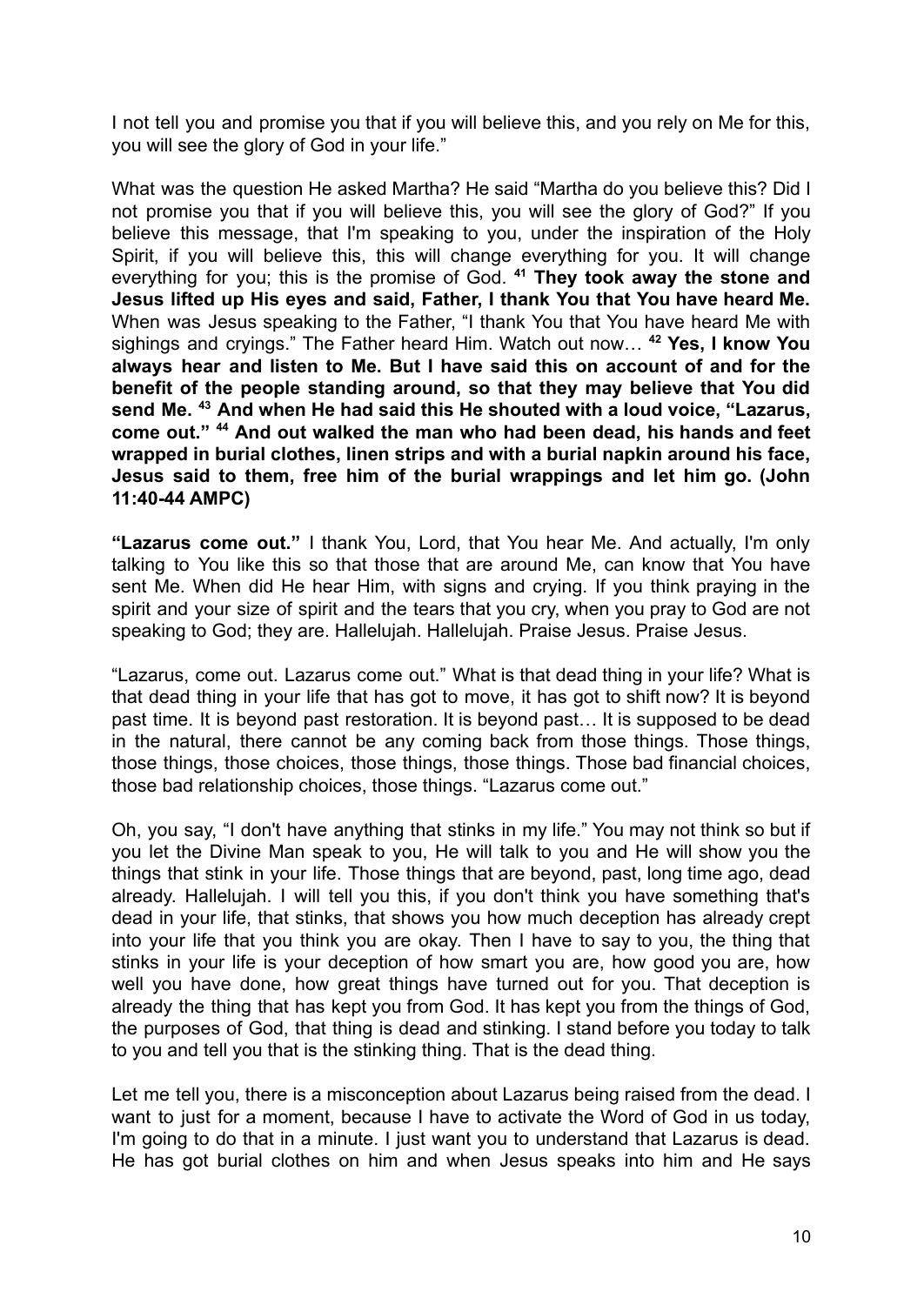"Lazarus come out." You know in your mind's eye you may try to picture what that looked like. He has got burial clothes around him. Hey? So, how did he walk out of that grave? Because he has got burial clothes on. This is not how he walked out of that grave, if that is what you want to believe go ahead and believe that, it does not change the power of what God did. Because come on now, the body is already decaying. Muscle structure gone, those beautiful abs, lovely pecs, strong lats, core strength; he has been dead for four days. How did he move himself? Okay. You say he walked out, shuffle, shuffle? How did he get to the shuffle? How much core strength does it need, to be lying down and you are completely in a brace and you have got to pick yourself up, out like that and then get yourself so you can shuffle? Don't tell me, logically, that he shuffled himself out of the grave. Because if that is the case, the resurrection power of God restored him so instantly, that more strength in his core body got him lifted up and shuffling out at the same time. Which means He restored not only the decaying body, but the muscle structure to such an extent that he had enough core strength to walk himself out of the grave.

Come on, work with me here. If you want to believe that, then I say to you, then let God do the work; muscle by muscle, ligament by ligament, let Him do the work in you, sit up, walk out. But I want to put an alternative to you; that the very power of God that raised Jesus from the dead went into that grave and the power of God lifted him up out of the grave and pulled him, walking out of that grave in his linen clothes. The power of God's Words, the self existent One, speaks. What requires more power? Let's you and I have an Albert Einstein conversation here for a minute.

What requires more power? To shift the water from the mountains and the sands of the sea? Or to tell Lazarus to come from out from the grave? Which requires more power? Hey? You can't measure it, you can't measure that power there is no EQ. What is it? E-squared... Whatever, you know that one, that one. I mean, you know, there is no equation you can bring to this that can measure the power that is required or the difference of power… Because listen, the self existent One always does what His will says He gets done. There is no resistance, there is nothing that He cannot do because He is the self existent One. So, whether it says 'light be' or 'move the waters in the seas apart' or 'Lazarus come out of the grave', the power is always equal and enough to whatever the situation requires. Because the self existent One is the One that makes it happen. There is no other power or will that is greater than the power and the will of the self existent One. Who lives where? Who lives where?

I speak to you today. What I want to say to you today; will you move, will you move that covering that covers the grave of this stuff that stinks? Will you go open that grave? Will you open it? Will you let the self existent One, the Divine One that is in you that has resurrection life, will you let Him, will you let Him speak? Will you let the promise of God be yours? I promise you, you will see the glory. I promise you, you will see His glory. I promise you, you will see His glory. I promise you. I'm not speaking as me. I can't give you anything of myself. I have no power. I'm speaking as a messenger of what God said in His Word to Martha. If you believe, I promise you, you will see the glory of God.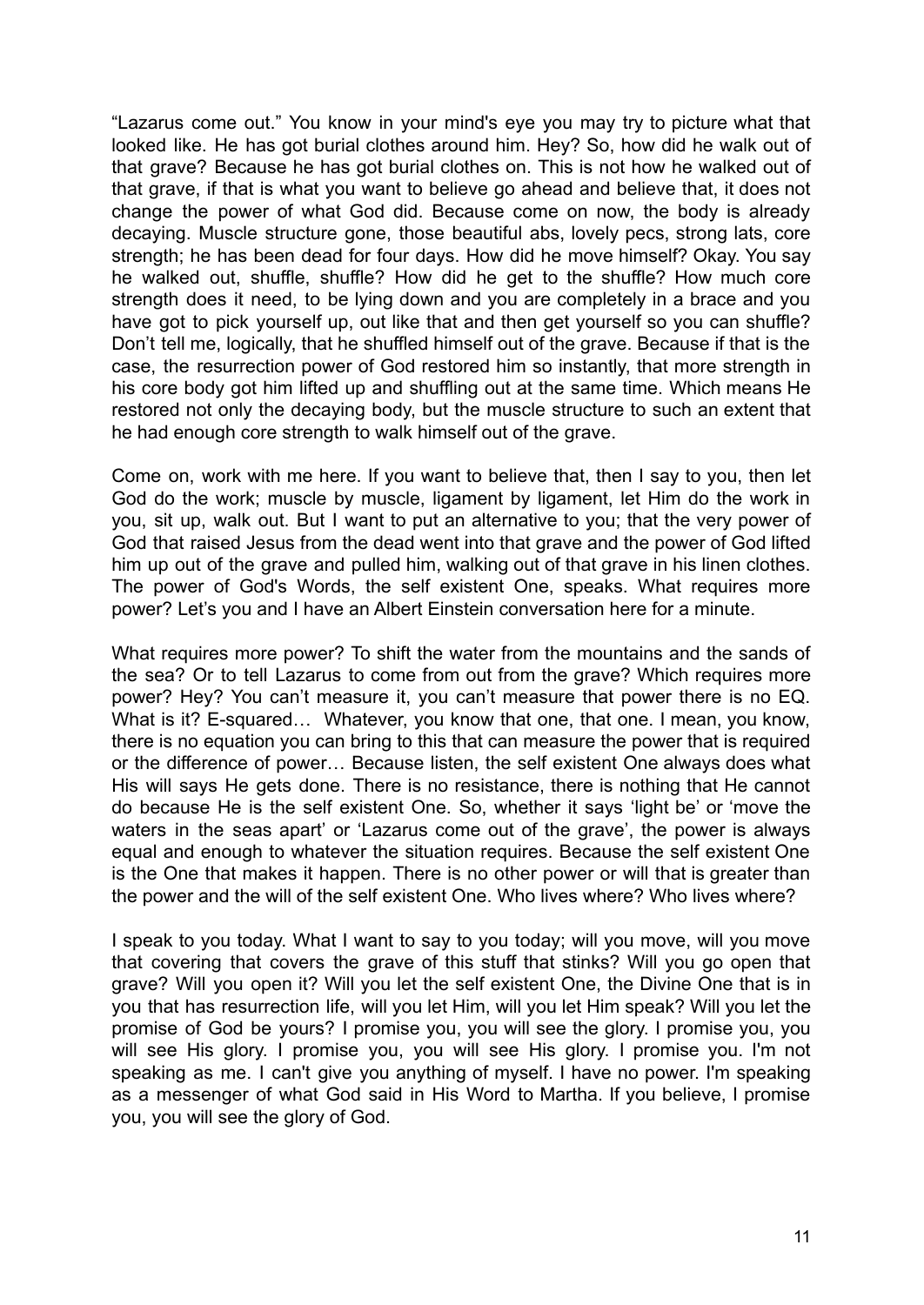Do you think that the scripture was written in the Bible just so that we can have a nice conversation about how dead men get raised? How much power is it going to take to touch areas of your lives that have been hidden behind gravestones, doors? Things that have been rolled in front because… 'officially certified dead.'

I am here, Joburg people, today to make a declaration to you; I declare to you today that the healing power of the resurrected Christ rests upon your bodies and the same power that raised Christ from the dead, that same power rests upon your bodies for healing. I'm here to declare today that the same power that raised Christ from the dead, the resurrection power of Christ Jesus, the Anointed One, the Messiah, restores to your life the purpose and the assignment to which God had preordained for you to walk in. It is not beyond time. This is the moment. In heavenly time, do you remember I preached some message some years ago now? *Not Five Minutes Late*. I mean that might be in human time two years ago, whatever it was, but I'm telling you now it's the same time of space in the spirit. It's the same time-space that God is speaking now. And He's saying, "The time has come." I didn't wait so that things can go dead, because I was just too late, busy with other stuff.

It's time for the Father to be glorified in your life. I'm here to declare to you that those things, finances, business deals, areas of your life, that have long time been put on the shelf, long time been hidden away, put away, stuck away, long time. It's time to roll the stone away. It's time to let the Word of God speak to those areas, say "Come out, come out and come to life." Hallelujah.

This is just the beginning of what God is going to do in us because the Lord said to me, "John, the longer you preach on this, the more faith is going to come, the more the anointing is going to increase, the more this is going to have an impact on people." So, I'm not quitting with this message today. There's a lot more of God to preach on the resurrection of Christ, the resurrection power of Christ. But I am already making declarations that the healing power of God is already at work in your bodies. The restoration power of God in relationships is already at work in your lives, the restoration of finances and things that have gone a long time; it's time for it to wake up and to come to life. For those assignments and those purposes that have been put on the shelf and say, "I don't want to look at it because it's been dead and buried a long time. I can't go back there." It's time to open that gravestone and let the Word of God speak. Hallelujah. Hallelujah. Do you believe what I'm telling you today? Do you believe this?

I'd like you to stand, please. Do you remember last week, if you were here last week, do you remember how strong the anointing was at the end of the service and telling you, mark this, the Word of God, the Holy Spirit spoke to me and He said to me, "If you'll keep preaching this message John, the miracle power of God is going to keep doing its business. The Word of God is going to keep changing and it's going to resurrect and bring to life those things that have needed to be restored." Do you agree with this?

Do you believe in this? If you believe it, I need you to raise your hand today. In the Witbank church, I asked people to come to the front but we don't have that space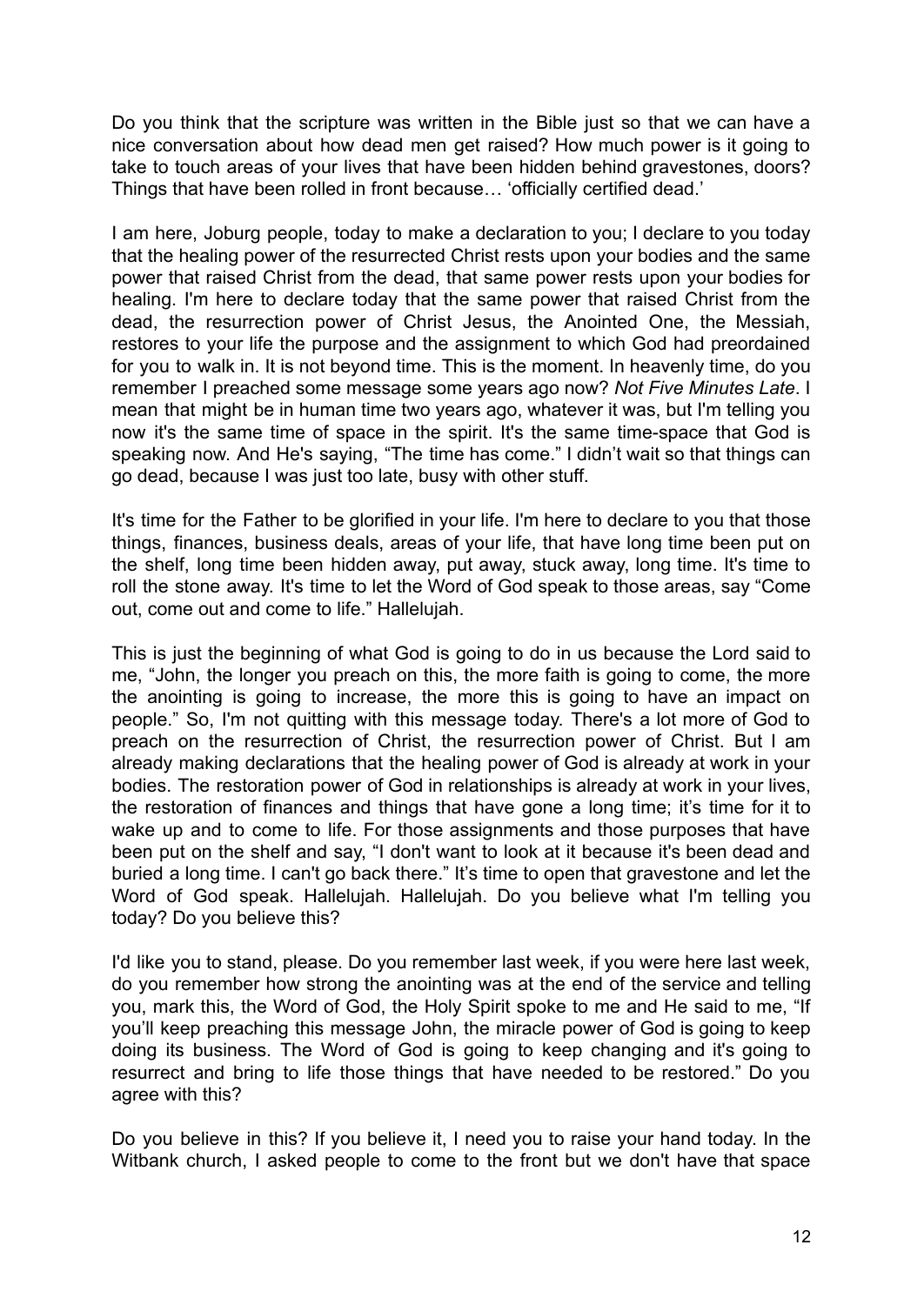here. I want you to raise your hand and as an act of faith. I want you to just say this. *Lord, I believe in the resurrection power of Jesus. Work in my life. Let it do its complete work in my life, in Jesus' name*. Hallelujah. Hallelujah. Hallelujah. Praise Jesus. Praise Jesus. Praise Jesus. Praise Jesus. Praise Jesus. Hallelujah. Hallelujah. Glory to God.

I want to tell you what happened to me this morning. This morning, early, I was preparing this message in my spirit. I already had everything prepared in my notes, but I was preparing my spirit and I was sitting in my chair and I was reading; I was reading these notes. As I began to read the Word of God and as I began to prepare my heart, in the spirit, as I was reading it, I began to do what Jesus did. It just began to happen to me, the tears just began to flow down my cheeks and just run down my… and I just cried and cried. I mean, from my belly, I was weeping before God. I said, "Lord, what is happening? What is happening here?" He said, "John, your tears are going to be used."

I asked Him for me to get through preaching these messages because I knew that actually when I got to this point, I'm not sure that I can contain my tears, because I began to see your lives, the dead things in your lives, and I saw them one by one, get resurrected. I saw the power of God, the power of Jesus coming into your life, and raising them up from a place of death, and coming out and the next instruction was "Take the grave clothes off because the glory of God can be seen." These tears that you're seeing now, these are the tears that God cried from my spirit this morning. I'm speaking to you by the Holy Spirit. If there is no message that you've ever received from me, if you think any of the messages I've preached before… I ask you to believe this one. I ask you to take this one and ask you to believe that Jesus' resurrection power is for the glory of God is about to raise everything in your life from the dead. Praise Jesus.

Do you believe this Willie? Do you believe this Sue? Yeah. Yeah. Hallelujah. Come stand here in front of me, the two of you. The Lord had me do this in Witbank this morning. He had me call one man out, and you're going to be the couple I'm calling out. I need Brynn, come and hold the microphone here for me, please, so that people can hear me. I want to take your hands. I declare this, by the Holy Spirit, I declare this. That life will come to the dead things in your lives, all those things that seem to have gone wrong, all those things that seem to have caused trouble in your life, the glory of God comes to resurrection power now. Father, just like this morning, you had me call Renier up, I'm now calling Willie and Sue up to represent all of these people in this meeting today. That everything that has been long gone, long time buried, 'can't go there, don't touch that. It's impossible for life to come.' It's time for the resurrection power of Christ to bring forth life in everything in their lives. For the glory of God, for the glory of God, for the glory of God. In Jesus' name, Amen. Hallelujah. Hallelujah.

I have asked the Father this, I've had this deep communication with the Father, I've said this to Him, I've said to Him, "Father, I'm asking You, to do Your resurrection power work in such a way, that it's not, that anybody can look at any other church